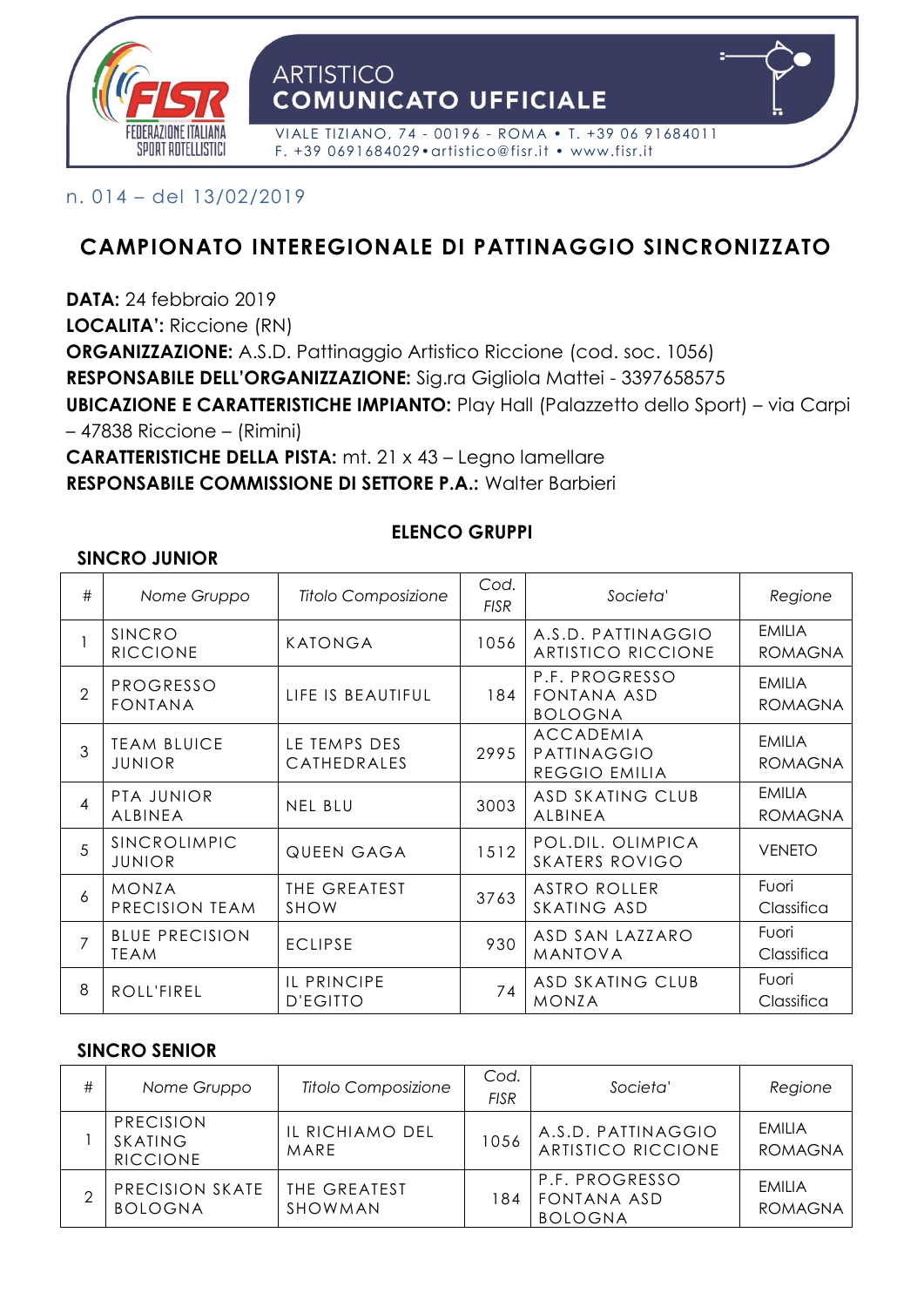| 3              | SINCRO ROLLER                            | DANCING GIRLS               | 3625 | SINCRO ROLLER<br>CALDERARA ASD                   | <b>EMILIA</b><br>ROMAGNA        |
|----------------|------------------------------------------|-----------------------------|------|--------------------------------------------------|---------------------------------|
| 4              | <b>TEAM BLUICE</b>                       | ANNA KARENINA               | 2995 | <b>ACCADEMIA</b><br>PATTINAGGIO<br>REGGIO EMILIA | EMILIA<br><b>ROMAGNA</b>        |
| 5              | PTA ALBINEA                              | <b>IRISH TALE</b>           | 3003 | ASD SKATING CLUB<br>ALBINEA                      | <b>EMILIA</b><br><b>ROMAGNA</b> |
| 6              | SUNRISE                                  | L'ARTE<br><b>GIAPPONESE</b> | 3243 | VALDOPLAVIS<br>SKATERS ASD                       | <b>VENETO</b>                   |
| 7              | SINCROLIMPIC                             | SURVIVOR                    | 1512 | POL.DIL. OLIMPICA<br><b>SKATERS ROVIGO</b>       | <b>VENETO</b>                   |
| $\overline{8}$ | <b>MONZA</b><br>PRECISION TEAM           | THE MYTH OF<br>ISOLDE       | 3763 | ASTRO ROLLER<br>SKATING ASD                      | Fuori<br>Classifica             |
| $\circ$        | CASTELLO<br>ROLLER SINCRO                | LA GUERRA DELLE<br>DUE ROSE | 1456 | ASD AS. ROTELLISTICA<br>CASTELLO                 | Fuori<br>Classifica             |
| 10             | CASTELLO<br>ROLLER SINCRO<br><b>TEAM</b> | CAMELOT                     | 1456 | ASD AS. ROTELLISTICA<br>CASTELLO                 | Fuori<br>Classifica             |

#### **PROVA PISTA**

### **SINCRO JUNIOR (9 min. per gruppo)**

| Inizio<br>prova | Nome Gruppo                          | Titolo<br>Composizione         | Cod.<br>FISR' | Societa'                                                | Regione                         |
|-----------------|--------------------------------------|--------------------------------|---------------|---------------------------------------------------------|---------------------------------|
| 09:30           | SINCRO<br><b>RICCIONE</b>            | KATONGA                        | 1056          | A.S.D. PATTINAGGIO<br>ARTISTICO<br><b>RICCIONE</b>      | <b>EMILIA</b><br><b>ROMAGNA</b> |
| 09:39           | PROGRESSO<br><b>FONTANA</b>          | LIFE IS BEAUTIFUL              | 184           | P.F. PROGRESSO<br>FONTANA ASD<br><b>BOLOGNA</b>         | <b>EMILIA</b><br><b>ROMAGNA</b> |
| 09:48           | <b>TEAM BLUICE</b><br><b>JUNIOR</b>  | LE TEMPS DES<br>CATHEDRALES    | 2995          | <b>ACCADEMIA</b><br>PATTINAGGIO<br><b>REGGIO EMILIA</b> | <b>EMILIA</b><br><b>ROMAGNA</b> |
| 09:57           | PTA JUNIOR<br>ALBINEA                | <b>NEL BLU</b>                 | 3003          | ASD SKATING CLUB<br>ALBINEA                             | <b>EMILIA</b><br><b>ROMAGNA</b> |
| 10:06           | SINCROLIMPIC<br><b>JUNIOR</b>        | QUEEN GAGA                     | 1512          | POL.DIL. OLIMPICA<br><b>SKATERS ROVIGO</b>              | <b>VENETO</b>                   |
| 10:15           | <b>BLUE PRECISION</b><br><b>TEAM</b> | <b>ECLIPSE</b>                 | 930           | ASD SAN LAZZARO<br><b>MANTOVA</b>                       | Fuori<br>Classifica             |
| 10:24           | <b>MONZA</b><br>PRECISION TEAM       | THE GREATEST<br><b>SHOW</b>    | 3763          | <b>ASTRO ROLLER</b><br>SKATING ASD                      | Fuori<br>Classifica             |
| 10:33           | ROLL'FIREL                           | IL PRINCIPE<br><b>D'EGITTO</b> | 74            | ASD SKATING CLUB<br><b>MONZA</b>                        | Fuori<br>Classifica             |

Termine prova Sincro Junior 10:42

# **SINCRO SENIOR (10 min. per gruppo)**

| Inizio<br>prova | Nome Gruppo                             | <b>Titolo Composizione</b> | Cod.<br>FISR' | Societa'                                           | Regione                         |
|-----------------|-----------------------------------------|----------------------------|---------------|----------------------------------------------------|---------------------------------|
| 10:45           | PRECISION<br>SKATING<br><b>RICCIONE</b> | IL RICHIAMO DEL<br>MARE    | 1056          | A.S.D. PATTINAGGIO<br>ARTISTICO<br><b>RICCIONE</b> | <b>EMILIA</b><br><b>ROMAGNA</b> |
| 10:55           | PRECISION<br>SKATE<br><b>BOLOGNA</b>    | THE GREATEST<br>SHOWMAN    | 184           | P.F. PROGRESSO<br>FONTANA ASD<br><b>BOLOGNA</b>    | <b>FMILLA</b><br><b>ROMAGNA</b> |